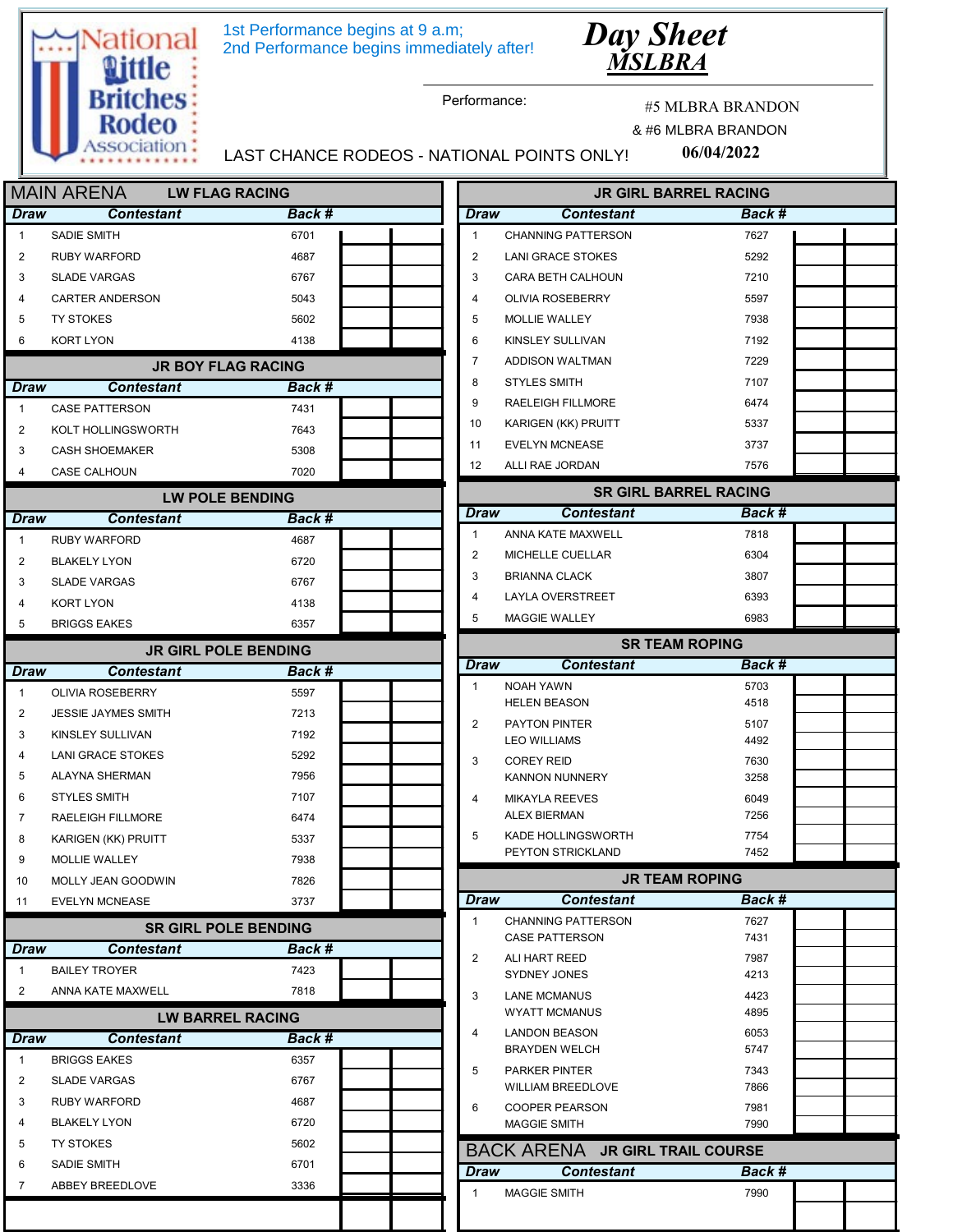

## Day Sheet MSLBRA

Performance:

#5 MLBRA BRANDON

## 06/04/2022

|                         |                            | <b>JR GIRL TRAIL COURSE</b> |                |                            | <b>SR BOY TIEDOWN</b>    |  |
|-------------------------|----------------------------|-----------------------------|----------------|----------------------------|--------------------------|--|
| <b>Draw</b>             | <b>Contestant</b>          | Back #                      | <b>Draw</b>    | <b>Contestant</b>          | Back #                   |  |
| 2                       | <b>STYLES SMITH</b>        | 7107                        | 3              | <b>WESTON FILLMORE</b>     | 6198                     |  |
| 3                       | KARIGEN (KK) PRUITT        | 5337                        | $\overline{4}$ | <b>TYLER PORTER</b>        | 5574                     |  |
| 4                       | <b>OLIVIA ROSEBERRY</b>    | 5597                        |                |                            | <b>JR BOY BREAKAWAY</b>  |  |
| 5                       | LANI GRACE STOKES          | 5292                        | Draw           | <b>Contestant</b>          | <b>Back #</b>            |  |
| 6                       | <b>JESSIE JAYMES SMITH</b> | 7213                        | $\mathbf{1}$   | <b>KHYSON BERSHELL</b>     | 7840                     |  |
| 7                       | MOLLY JEAN GOODWIN         | 7826                        | 2              | <b>TUCKER LINDSEY</b>      | 7590                     |  |
| 8                       | <b>CHANNING PATTERSON</b>  | 7627                        | 3              | <b>BRAYDEN WELCH</b>       | 5747                     |  |
| 9                       | ALLI RAE JORDAN            | 7576                        | 4              | <b>LANDON BEASON</b>       | 6053                     |  |
|                         |                            | <b>SR GIRL TRAIL COURSE</b> | 5              | <b>CASH SHOEMAKER</b>      | 5308                     |  |
| <b>Draw</b>             | <b>Contestant</b>          | <b>Back #</b>               | 6              | PARKER PINTER              | 7343                     |  |
| $\mathbf{1}$            | <b>TAYLOR JORDAN</b>       | 6058                        | 7              | <b>CASE PATTERSON</b>      | 7431                     |  |
| 2                       | SAMANTHA SMITH             | 7166                        | 8              | KOLT HOLLINGSWORTH         | 7643                     |  |
| 3                       | <b>BAILEY TROYER</b>       | 7423                        | 9              | CASE CALHOUN               | 7020                     |  |
|                         |                            |                             |                |                            |                          |  |
|                         |                            | <b>JR BOY GOAT TYING</b>    |                |                            | <b>SR GIRL BREAKAWAY</b> |  |
| <b>Draw</b>             | <b>Contestant</b>          | Back #                      | <b>Draw</b>    | <b>Contestant</b>          | Back #                   |  |
| $\mathbf{1}$            | <b>CASE CALHOUN</b>        | 7020                        | $\mathbf{1}$   | SAMANTHA SMITH             | 7166                     |  |
| 2                       | KOLT HOLLINGSWORTH         | 7643                        | 2              | <b>ALEX BIERMAN</b>        | 7256                     |  |
| 3                       | <b>CASH SHOEMAKER</b>      | 5308                        | 3              | LAYLA OVERSTREET           | 6393                     |  |
| 4                       | <b>WILLIAM BREEDLOVE</b>   | 7866                        | 4              | <b>HELEN BEASON</b>        | 4518                     |  |
| 5                       | <b>TUCKER LINDSEY</b>      | 7590                        | 5              | <b>MEAH GRACE PINTER</b>   | 6084                     |  |
| 6                       | <b>CASE PATTERSON</b>      | 7431                        | 6              | <b>KATHRYN SMITH</b>       | 6878                     |  |
|                         |                            | <b>SR GIRL GOAT TYING</b>   | 7              | <b>BAILEY TROYER</b>       | 7423                     |  |
| <b>Draw</b>             | <b>Contestant</b>          | Back #                      | 8              | <b>TAYLOR JORDAN</b>       | 6058                     |  |
| $\mathbf{1}$            | <b>MEAH GRACE PINTER</b>   | 6084                        | 9              | <b>BRIANNA CLACK</b>       | 3807                     |  |
| 2                       | <b>KATHRYN SMITH</b>       | 6878                        | 10             | MICHELLE CUELLAR           | 6304                     |  |
|                         |                            | <b>LW GOAT UNTYING</b>      | 11             | <b>MIKAYLA REEVES</b>      | 6049                     |  |
| <b>Draw</b>             | <b>Contestant</b>          |                             |                |                            | <b>SR RIBBON ROPING</b>  |  |
|                         |                            | Back #                      | Draw           | <b>Contestant</b>          | Back #                   |  |
| $\mathbf{1}$            | <b>KORT LYON</b>           | 4138                        | $\mathbf{1}$   | <b>HUNTER LEE</b>          | 5231                     |  |
| 2                       | <b>SLADE VARGAS</b>        | 6767                        |                | DARBY TOOLE                | 3753                     |  |
| 3                       | TY STOKES                  | 5602                        | $\overline{2}$ | <b>LEO WILLIAMS</b>        | 4492                     |  |
| 4                       | <b>RUBY WARFORD</b>        | 4687                        |                | <b>MAGGIE WALLEY</b>       | 6983                     |  |
| 5                       | CARTER ANDERSON            | 5043                        | 3              | PAYTON PINTER              | 5107                     |  |
|                         |                            | <b>JR GIRL GOAT TYING</b>   |                | SAMANTHA SMITH             | 7166                     |  |
| <b>Draw</b>             | <b>Contestant</b>          | Back #                      | 4              | <b>BRIANNA CLACK</b>       | 3807                     |  |
| 1                       | <b>ADDISON WALTMAN</b>     | 7229                        |                | MICHELLE CUELLAR           | 6304                     |  |
| $\overline{\mathbf{c}}$ | OLIVIA ROSEBERRY           | 5597                        |                |                            | <b>JR GIRL BREAKAWAY</b> |  |
| 3                       | ALLI RAE JORDAN            | 7576                        | <b>Draw</b>    | <b>Contestant</b>          | Back #                   |  |
| 4                       | KINSLEY SULLIVAN           | 7192                        | $\mathbf{1}$   | ALI HART REED              | 7987                     |  |
| 5                       | <b>LANI GRACE STOKES</b>   | 5292                        | $\overline{2}$ | <b>MAGGIE SMITH</b>        | 7990                     |  |
| 6                       | KARIGEN (KK) PRUITT        | 5337                        | 3              | <b>LANI GRACE STOKES</b>   | 5292                     |  |
| $\overline{7}$          | <b>EVELYN MCNEASE</b>      | 3737                        | $\overline{4}$ | <b>MOLLIE WALLEY</b>       | 7938                     |  |
|                         |                            | <b>SR BOY TIEDOWN</b>       | 5              | <b>CHANNING PATTERSON</b>  | 7627                     |  |
| <b>Draw</b>             | <b>Contestant</b>          | <b>Back#</b>                | 6              | MARLEY JAY EAKES           | 4347                     |  |
|                         |                            |                             | 7              | <b>STYLES SMITH</b>        | 7107                     |  |
| 1                       | KADE HOLLINGSWORTH         | 7754                        | 8              | <b>JESSIE JAYMES SMITH</b> | 7213                     |  |
| 2                       | <b>LEO WILLIAMS</b>        | 4492                        |                |                            |                          |  |
|                         |                            |                             |                |                            |                          |  |